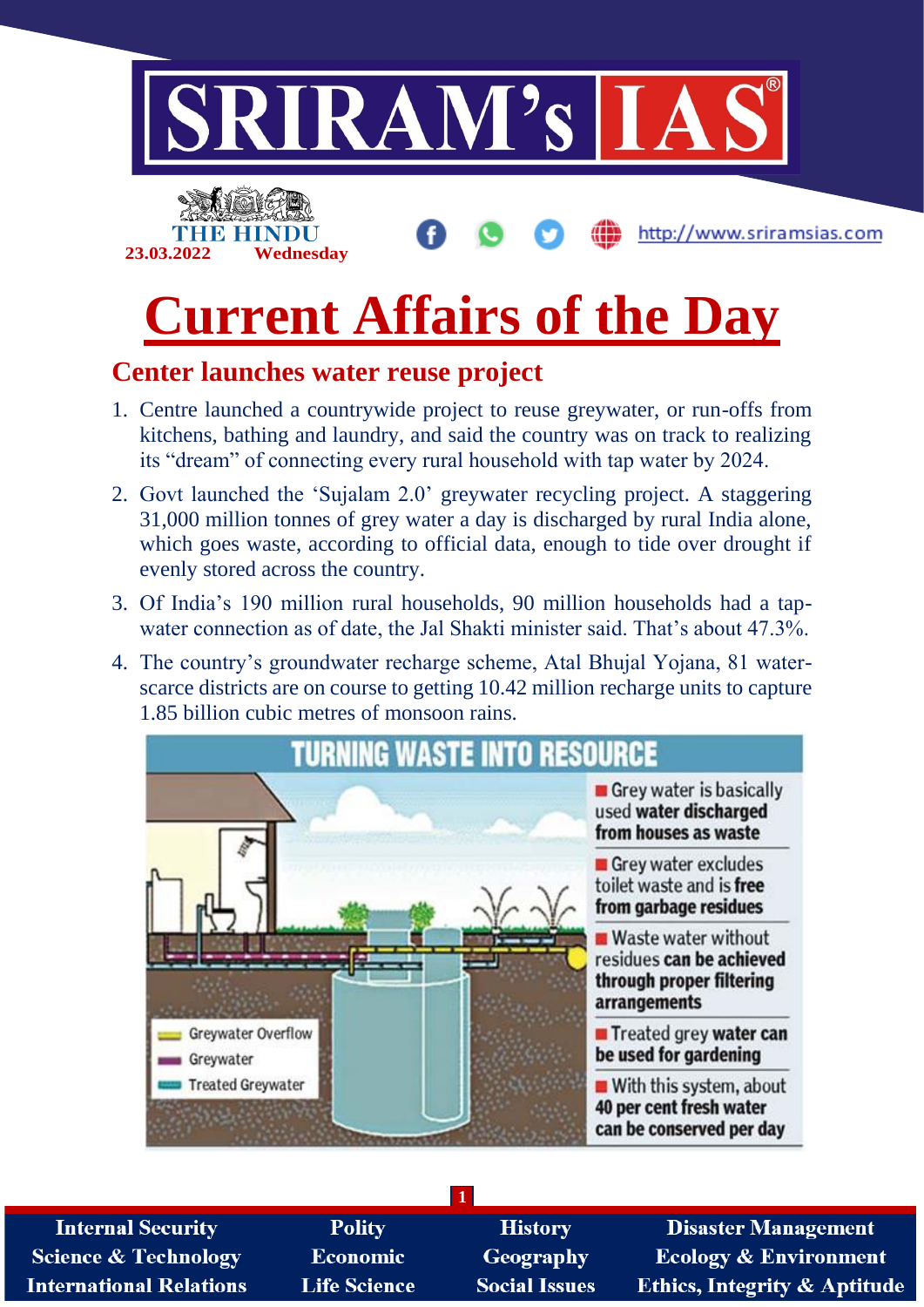

http://www.sriramsias.com



### **The real culprit: Mismanagement of Water**

- 1. Yet, a bad monsoon isn't the real culprit. It's about how water is utilised in a country with only 4% of the world's water resources and 16% of the global population.
- 2. In Meghalaya, one of the rainiest places on Earth, residents faces shortages. The country's public water-supply systems are leaky.
- 3. Urban demand is currently 135 litres per person per day, three times as much as rural India's 40 litres, excluding agricultural use.
- 4. Agriculture's demand for water is disproportionately huge. One of the reasons is free electricity and a lot of incentives for crops such as paddy.



# **War and prices**

The surge in fertiliser prices, amid the crisis in Ukraine, affects India. But it can act to mitigate the impact on farmers.

## **Highlights:**

1. Indian farmers may well be collateral beneficiaries of the disastrous Russian invasion of Ukraine.

| <b>Internal Security</b>        | <b>Polity</b>       | <b>History</b>       | <b>Disaster Management</b>              |
|---------------------------------|---------------------|----------------------|-----------------------------------------|
| <b>Science &amp; Technology</b> | <b>Economic</b>     | Geography            | <b>Ecology &amp; Environment</b>        |
| <b>International Relations</b>  | <b>Life Science</b> | <b>Social Issues</b> | <b>Ethics, Integrity &amp; Aptitude</b> |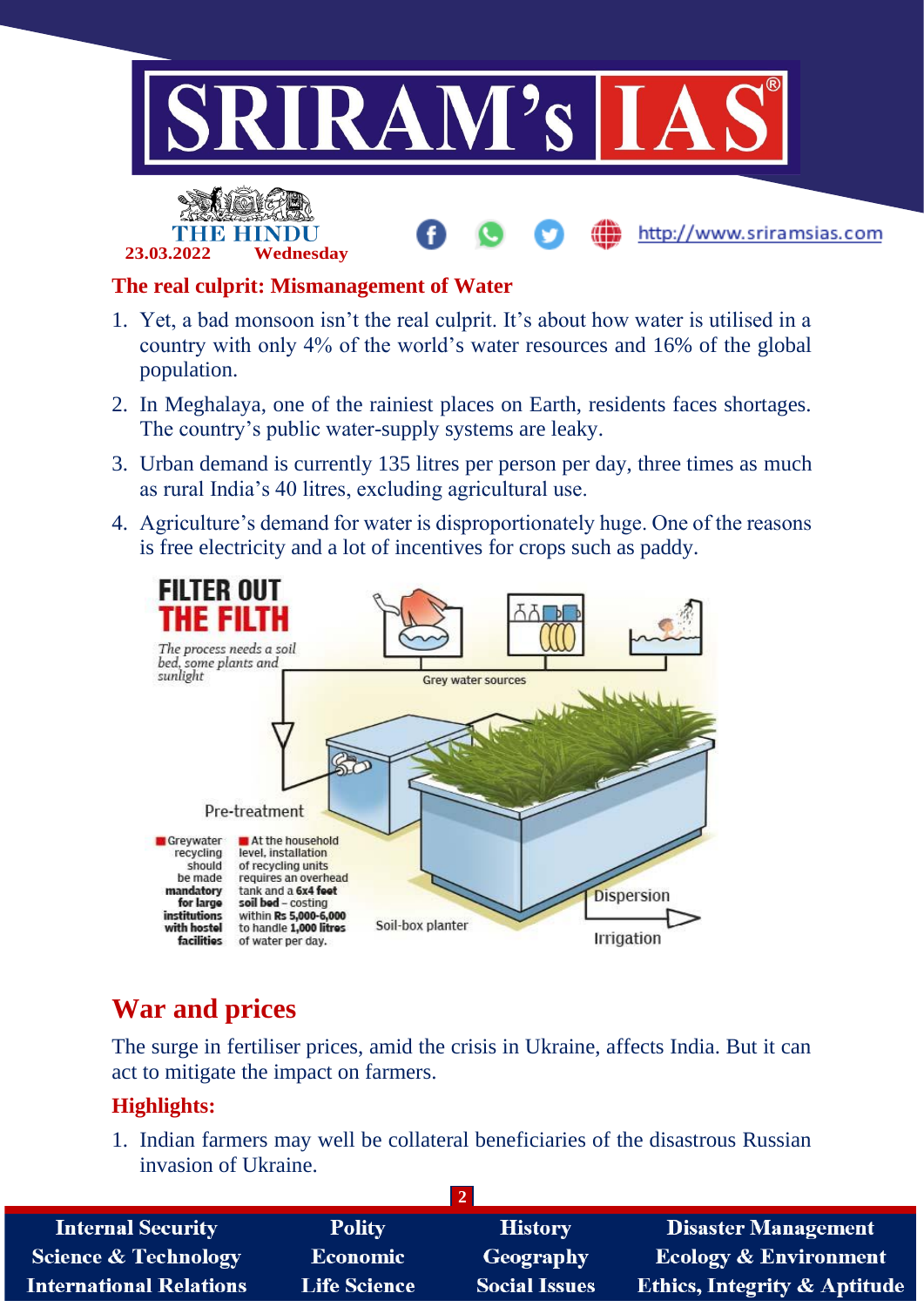

- 2. Soaring international prices of agri-commodities, thanks to shipping disruptions in the Black Sea, have improved crop realisation prospects even as a bumper rabi harvest of wheat, mustard, maize and barley is in the offing. The outlook for the ensuing Kharif cropping season seems equally promising.
- 3. If current prices hold or don't significantly fall, farmers will have the incentive to plant more area under cotton, maize, soya bean, groundnut, sesamum and sunflower. That would help promote crop diversification, especially weaning farmers away from paddy and sugarcane.

### **Elephant in the room: Fertilisers**

- 1. India is an importer of plant nutrients, whether in finished form or as raw material and intermediates. Urea and di-ammonium phosphate (DAP) is currently trading at \$1,200 and \$1,300 per tonne, respectively, as against their corresponding year-ago levels of \$400 and \$500.
- 2. The landed price of muriate of potash (MOP) imported into India has, likewise, surged from \$247 to \$592 per tonne; so have those of inputs such as phosphoric acid (from \$795 to \$1,530), sulphur (\$225 to \$450) and ammonia (\$475 to \$1,150).
- 3. The reason is simple: Russia is the world's largest urea exporter and, together with its strategic partner Belarus, accounts for around 40 per cent of the global trade in MOP. Russia also figures among the top five DAP-exporting countries.
- 4. With a crucial supply source getting cut off by a combination of war-linked suspension of cargo movements and financial sanctions, the entire international fertiliser trade has been thrown into jeopardy.

## **Way Forward:**

- 1. The first is to rely less on floating import tenders, which will only further drive up global prices in a seller's market. A better option is to contract directly – with Canada, Israel and Jordan for potash and Saudi Arabia, Morocco, Senegal, Tunisia, Togo and Egypt for phosphates — using government channels.
- 2. Similar sourcing of, say, 1.5-2 million tonnes each of urea and DAP is possible even with China. With Kharif sowings starting from mid-June, there is a reasonable time window to tie up supplies.

|                                 |                     | 3                    |                                         |
|---------------------------------|---------------------|----------------------|-----------------------------------------|
| <b>Internal Security</b>        | <b>Polity</b>       | <b>History</b>       | <b>Disaster Management</b>              |
| <b>Science &amp; Technology</b> | <b>Economic</b>     | <b>Geography</b>     | <b>Ecology &amp; Environment</b>        |
| <b>International Relations</b>  | <b>Life Science</b> | <b>Social Issues</b> | <b>Ethics, Integrity &amp; Aptitude</b> |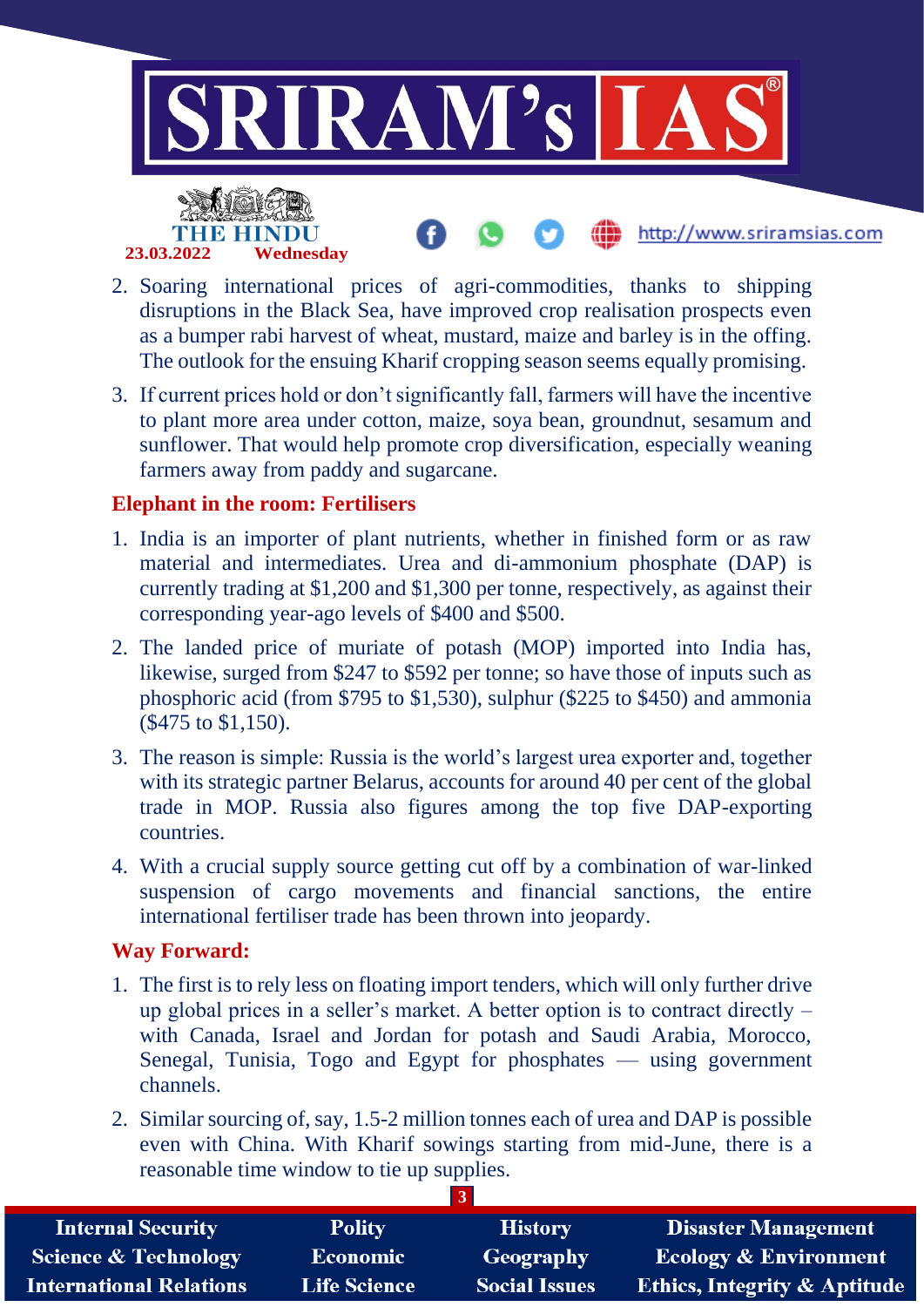

- 3. The second is to initiate a campaign, well ahead of the season, to induce farmers to reduce consumption of urea, DAP and MOP and replace these with complex fertilisers having less, but more balanced, nutrient content.
- 4. Third, the maximum retail price of urea has been unchanged since November 2012. A minimum 25 per cent hike is in order now — to prepare farmers for eventual price decontrol and a flat per-acre subsidy regime.

## **The real test**

**23.03.2022 Wednesday**

Common entrance test for central universities is welcome. But supply crisis in higher education needs urgent attention.

### **Problems that plague universities:**

The irrationality of a system of high marks, higher cut-offs and an assessment system that rewards unimaginative, rote learning has, for long, taken a toll on students and educators.



### **The Common University Entrance Test (CUET)**

- 1. The compulsory common entrance test for admission to undergraduate courses and colleges under central universities is, therefore, a welcome first step in fixing a broken system.
- 2. For one, the Class XII board examination results will no longer have a bearing on admission to these 45 universities, flattening out the differences in assessment practices across various boards.
- 3. Second, students can opt to write the Common University Entrance Test (CUET) in any of 13 languages, which levels the field significantly.

| <b>Internal Security</b>        | <b>Polity</b>       | <b>History</b>       | <b>Disaster Management</b>              |
|---------------------------------|---------------------|----------------------|-----------------------------------------|
| <b>Science &amp; Technology</b> | <b>Economic</b>     | Geography            | <b>Ecology &amp; Environment</b>        |
| <b>International Relations</b>  | <b>Life Science</b> | <b>Social Issues</b> | <b>Ethics, Integrity &amp; Aptitude</b> |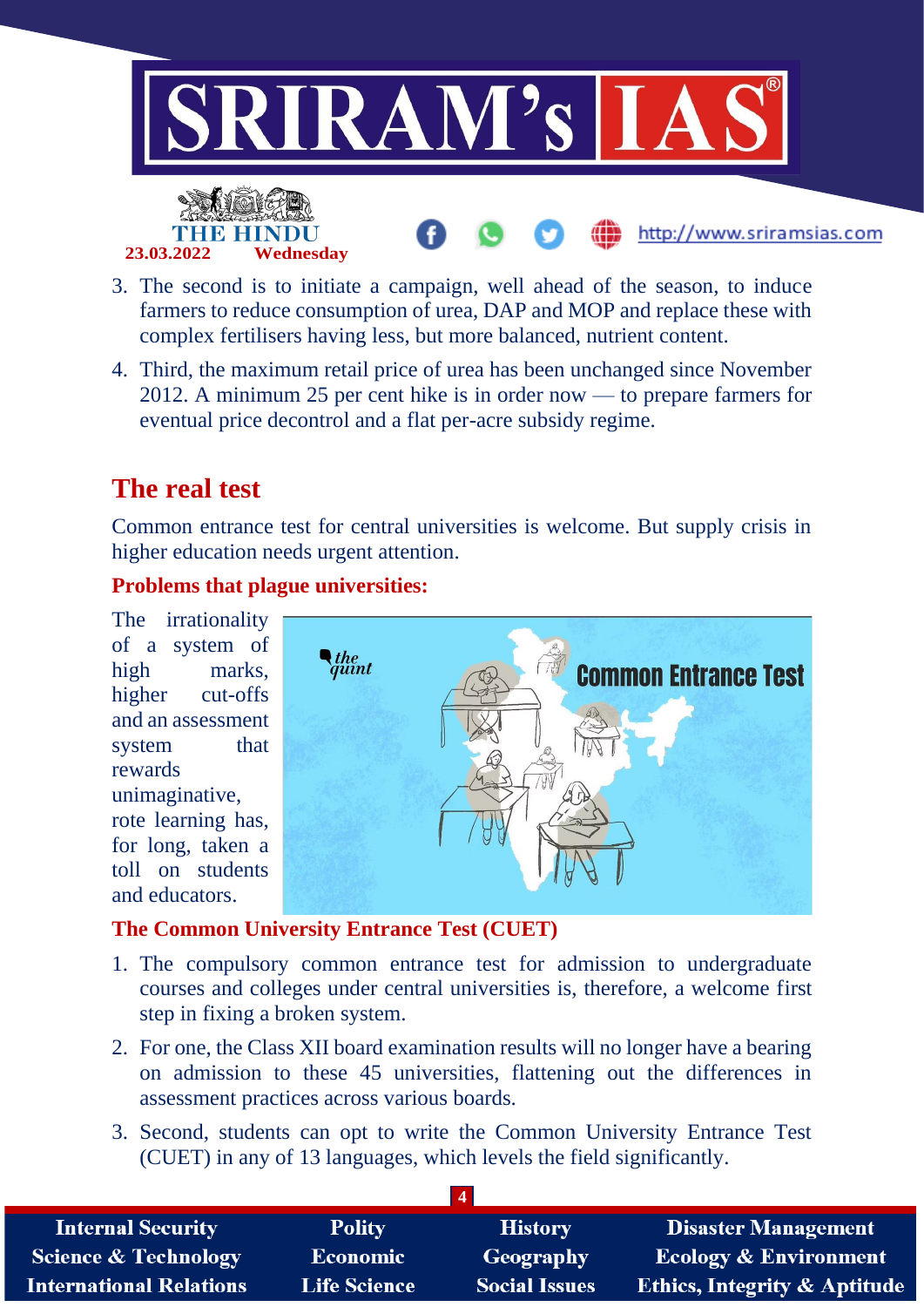

4. Third, it spares students from the expense and hassle of writing multiple entrance examination tests. But, for all those pluses, the entrance test is not a magic bullet to the complex challenge of equality and quality in higher education.

#### **Concerns:**

- 1. The apprehension that the CUET can be gamed by a super-nimble coaching industry is not unfounded.
- 2. The National Testing Agency (NTA)'s task will be to ensure a less mechanical way of screening applicants and assessing the aptitude for college education. The unreasonable cut-off must not be replaced by another test score.
- 3. Neither, after all, is a foolproof measure of ability. Nor should 12 years of schooling be completely disregarded in the admission process or reduced to the performance in a make-or-break examination. The government and the school boards must find a way to give weightage to a child's schooling career.

### **Way forward:**

- 1. A single piece of reform must not obscure the larger, structural reasons for the crisis.
- 2. In a young country, where education is tied up with the aspirations of people across classes, the demand for higher education is growing, as is evident in the 11 per cent rise in gross enrolment between 2015 and 2020.
- 3. The number of quality higher education institutes has not kept up, resulting in lakhs of applicants for a few universities and elite colleges — and leaving out vast numbers without the education they deserve.
- 4. For the government, that's an urgent task that demands attention and resources.
- 5. Without an expansion in education infrastructure, more private and public investment in colleges and universities, the majority of young people will continue to be saddled with sub-par education that sets them up for unemployability and frustration.

| $\overline{5}$                  |                     |                      |                                         |
|---------------------------------|---------------------|----------------------|-----------------------------------------|
| <b>Internal Security</b>        | <b>Polity</b>       | <b>History</b>       | Disaster Management                     |
| <b>Science &amp; Technology</b> | <b>Economic</b>     | Geography            | <b>Ecology &amp; Environment</b>        |
| <b>International Relations</b>  | <b>Life Science</b> | <b>Social Issues</b> | <b>Ethics, Integrity &amp; Aptitude</b> |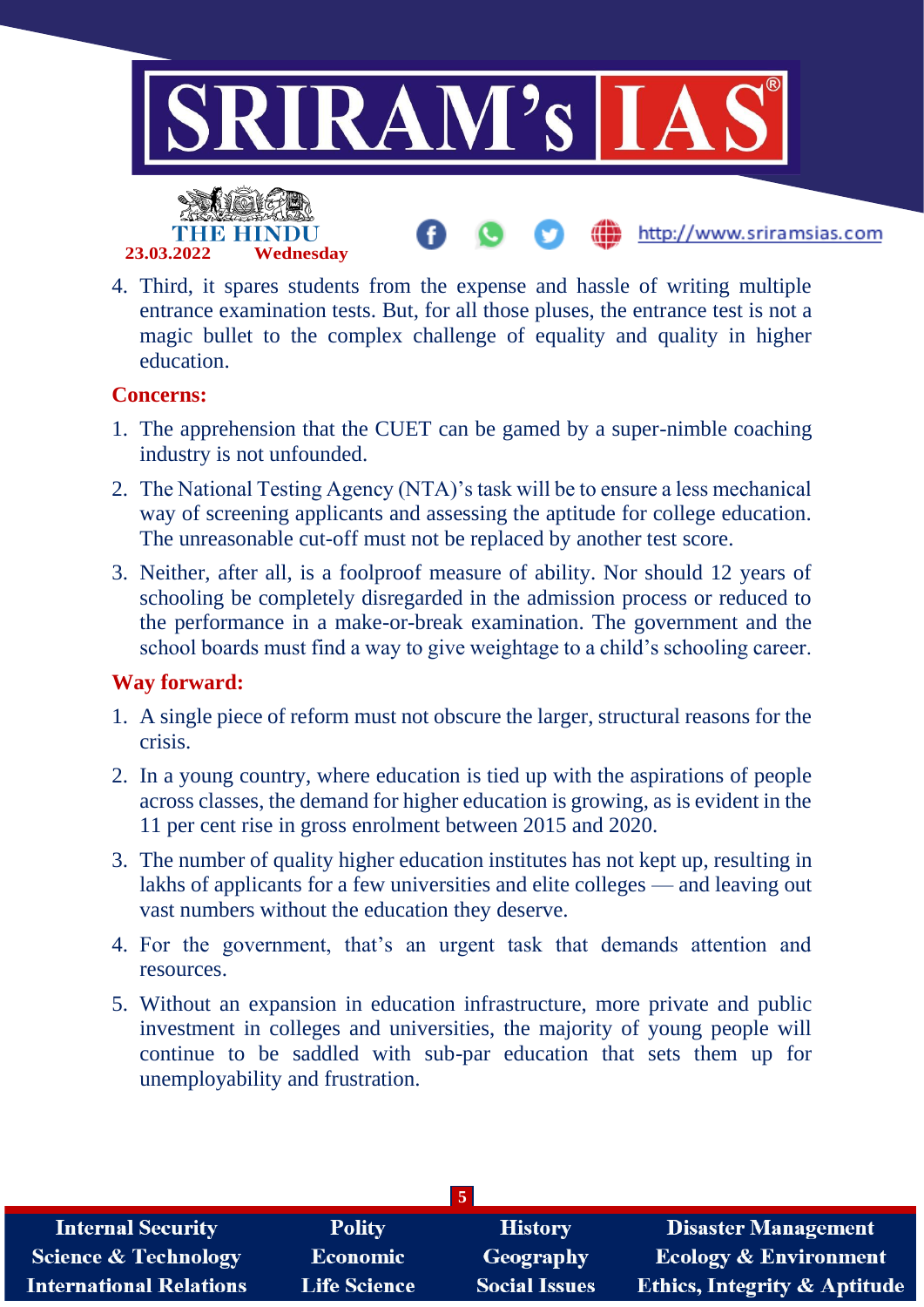

4. NDA'S SHARE IN TOTAL VOTES | The chart shows the number of votes for all MPs and MLAs and the number of votes MPs and MLAs in the NDA can secure. If all the MPs and<br>MLAs vote, a total of 10,98,903 votes can be cast. Of these, the MPS and MLAs in NDA can secure 5,39,827 votes. The majority mark is around 5,49,452, around 9,625 votes more

| <b>NDA VOTES</b> |  | <b>TOTAL VOTES</b> |  |
|------------------|--|--------------------|--|
| 5,39,827         |  | 10,98,903          |  |
|                  |  |                    |  |

SOURCE: ELECTION COMMISSION

3.136

**Internal Security Science & Technology International Relations** 

**Polity Economic Life Science** 

**History** Geography **Social Issues** 

**UTTARAKHAND** 

**MEGHALAYA** 

**ARIINACHAL** 

**PUDUCHERRY** 

**SIKKIM NAGALAND** 

**6**

**Disaster Management Ecology & Environment Ethics, Integrity & Aptitude** 

4.480

1.020

480

480